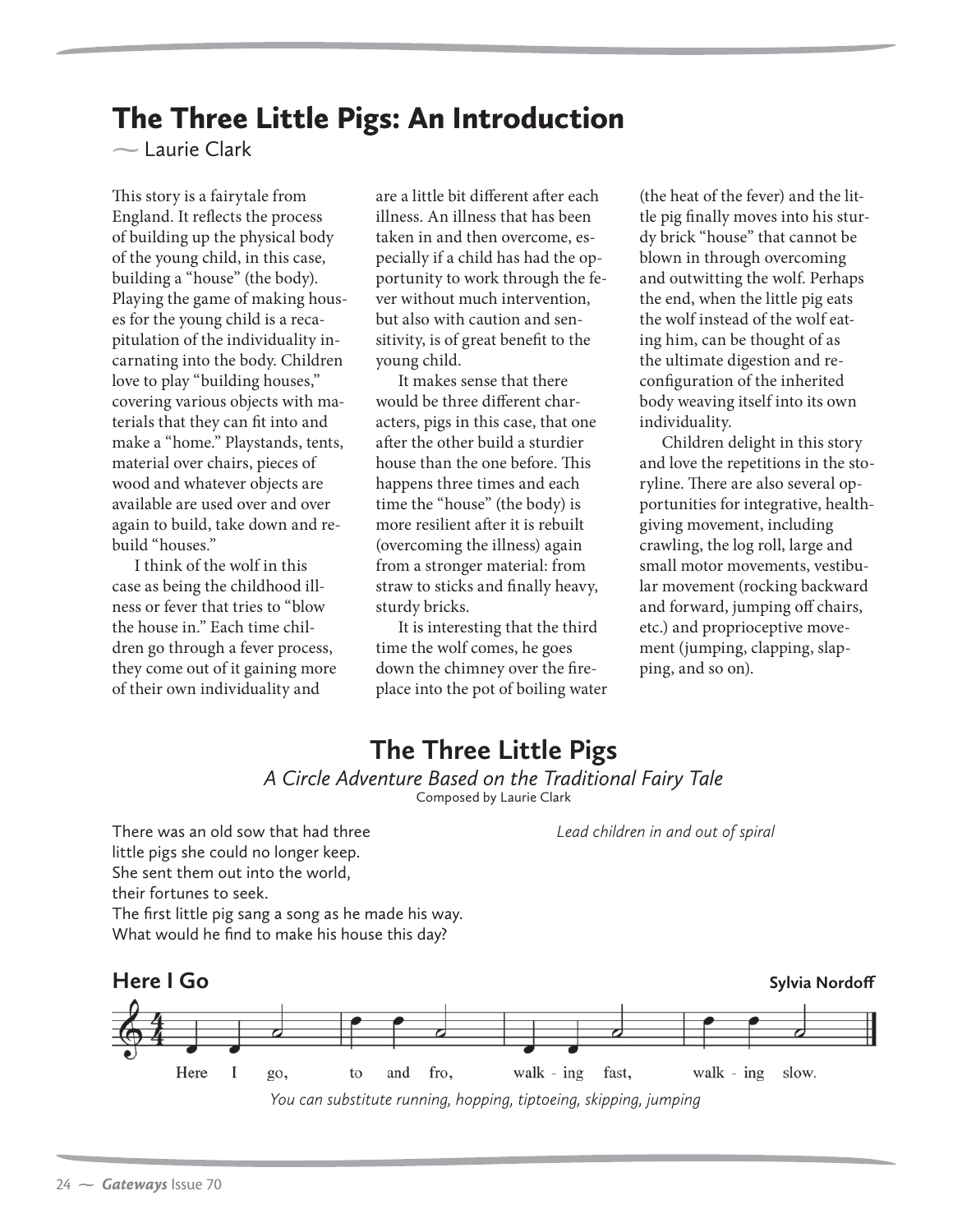He met a man with a bundle of straw and said "Please, man, give me that bundle to build me a house so fine. It shall be a house of a most wonderful design." *Gesture of arms around 'bundle' Arms in front, palms up*

*Make a triangle roof shape above head*



*After singing "I Will Build A House," start from floor level, slowly moving up. Place palms of hands alternately on top of one another as if building a house. End the movement by making a roof/triangle shape above head.*

*Glockenspiel can be played from low to high tones to accompany the movements.*

He built his house of straw the best he could. Just like a little piggy should.

There came a wolf. He heard the pig's song, He came and this is what he said as he crept along, "Little pig, little pig, let me in." "No, no, no, not by the hair of my chinny chin chin."

*Crawling and sniffing Repeat a few times Sit down, put hands around mouth Right then left hand alternately touch chin*

"Then I'll huff and I'll puff and I'll blow your house in."

*Blow with hands around mouth on "huff" and "puff'*

*Sit together in circle holding hands, rocking upper body forward and backward a few times*

So he huffed and he puffed, and he blew the house in.

*Repeat "huffed and puffed" a few times* 

When the wolf comes creeping along, that is the end of the little pig's song.

The second little pig sang a song as he made his way, What would he find to make his house this day?

#### *Song: Here I Go*

He met a man with a bundle of sticks and said, "Please, man, give me that bundle to build me a house so fine. It shall be a most wonderful design."

*Gesture of arms around bundle, arms in front, palms up*

*Make a triangle roof shape above head*

*Song: I Will Build A House*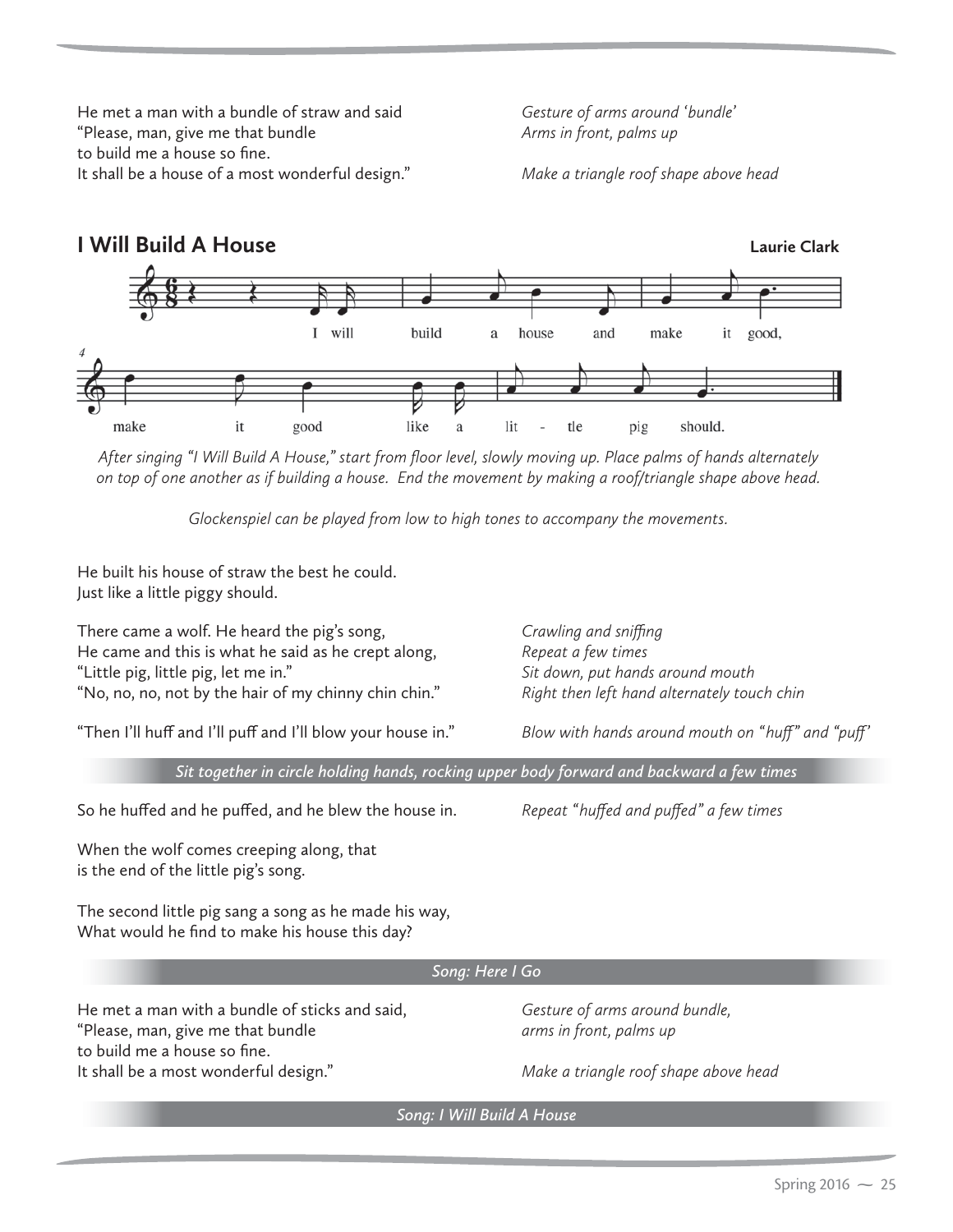*After singing song, fingers (representing sticks) of left and right hand criss-cross alternately starting at floor level slowly going up until reaching above head for a roof in a triangle shape—glockenspiel can be played from low to high tones or hum tones.*

He built his house of straw the best he could. Just like a little piggy should.

There came a wolf. He heard the pig's song, He came and this is what he said as he crept along, *Crawling and sniffing Repeat a few times*

### *Sit down in circle*

"Little pig, little pig, let me in." "No, no, not by the hair of my chinny chin chin." "Then I'll huff and I'll puff and I'll blow your house in." *Hands around mouth Right then left hand alternately touch chin Hands around mouth, blow on "huff" and "puff"*

*Sit together in a circle holding hands rocking upper body forward and backward a few times*

So he huffed and he puffed, and he blew the house in.

When the wolf comes creeping along, that is the end of the little pig's song.

The third little pig sang a song as he made his way. What would he find to make his house this day?

#### *Song: Here I Go*

He met a man with a load of bricks and said, "Please, man, give me the bricks to build a house so fine. It shall be a most wonderful design."

*Arms up in gesture of carrying a heavy load*

*Make a triangle shape above head*

*After singing song, alternately place right fist on top of left fist from floor level slowly going up until reaching above head in a triangle roof shape—glockenspiel can accompany from lower to upper tones.*

He built his house of bricks the best he could. Just like a little piggy should.

There came a wolf. He heard the pig's song. He came and this is what he said as he crept along.

"Little pig, little pig, let me in." "No, no, not by the hair of my chinny chin chin." "Then I'll huff and I'll puff and I'll blow your house in." So he huffed and he puffed, and he huffed and he puffed But he could not blow the house in.

*Crawling and sniffing, repeat a few times*

*Hands around mouth Right then left hand alternately touch chin*

*Hands around mouth, blow on "huff" and "puff"*

*Shake head in "no" gesture*